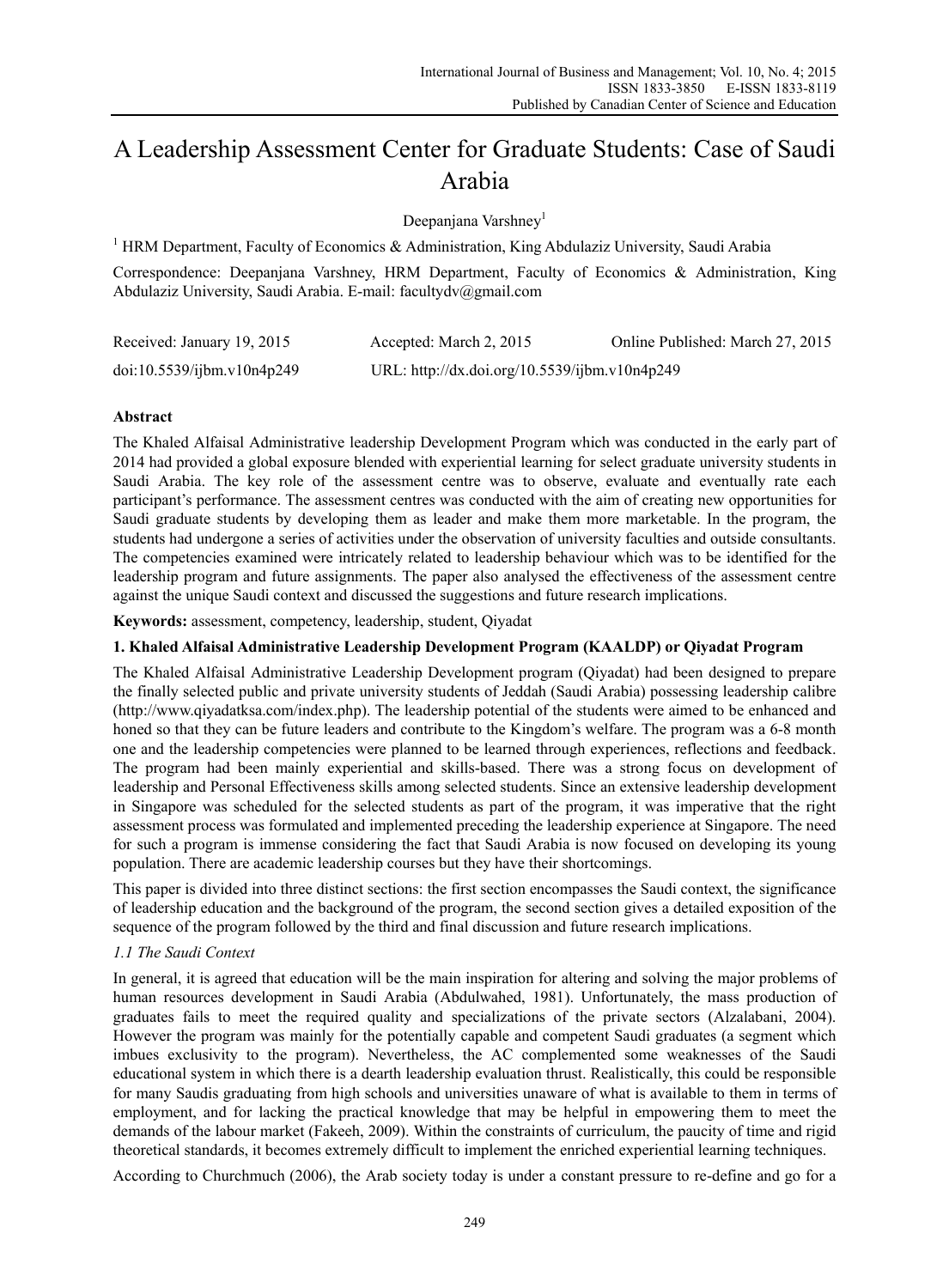fast social change to be in sync with economic developments. There is a constant struggle to balance between the roadmap to the future and coordinating the new insights, principles and values with the past standards.

Education and globalization have impacted the Arab world beyond measure both positively and negatively. Modernized facilities have enhanced and simplified day to day living in the Arab world however; the greatest of impact has been felt on the family unit and societal structure. Arab society struggles with the dominance of traditionalism over individuality, creativity and modernism (Churchmuch, 2006, p. 5). In this perspective, I would like to differentiate the Arab or rather Saudi practices in education, childhood experiences that should make their future assessments customized even if the assessment structure has been taken from the west. The educational conditioning fostered early by the memorization of the Quran leads to rote methods of learning which involves lack of application or practice with other facts. With regard to child-rearing, the style fluctuates between two extremes-authoritarianism and over-protection (Churchmuch, 2006).

"This hinders the individual's ability to develop critical thinking and problem solving skills. These practices all leave little room for the individual to question information and develop skills needed for discrimination of information which are practiced within westernized curriculums and globalized societies." (Churchmuch, 2006, p. 7).

The Saudi child's development of curiosity, sense of independence and leadership activities are unconsciously curbed. This is in sharp contrast to Western way of educating the child where the emphasis is on individualism, rationalism and analytical abilities. The Arab culture, which is a high context culture differs greatly with the Western one (high context), in the communication strategies too. One has to understand also that the collective context also dilutes the individual sense of responsibility and accountability where the onus lies on the group.There is a conflict between the select adoptions by the Arab world of the Western aspects thus isolating them from the background upon which they have been formulated. "Arab society has adopted selected items of Western technology while rejecting the principles and values that brought it about. They have raised standards of living without combating economic disparities and expanded education while overlooking its relevance and utilization" (Barakat, 1993). Even the individual characteristics as well as conflict-resolution strategies that pose a barrier for the Saudi (Arab) ideologies have been sidelined abruptly.

Additionally there has been no past literature on the assessment center activities in Saudi Arabia, hence in a way this paper introduces the application of a student assessment method methodology with its strengths and shortcomings.

At the onset before proceeding to describe the steps and phases of the Assessment center, I will give a brief summary of the external consultant profile and the inception of the process.

## *1.2 Significance of Leadership Education in Saudi Arabia*

Leadership is an important part of university students' education (Alexander, 2011). The development of leadership competencies is crucial for the sustained growth of a country. Hence it becomes imperative to guide, support and assist the young educated population of a nation to emerge as successful leaders in the various fields they choose. In recent years Saudi Arabia had embarked on the Saudisation program which seeks to gradually replace foreign workers with local ones. Ironically there lies a skill shortage among the Saudi young graduates and also the older segment of the population. Chaar (2010) had pointed out aptly that Saudi Arabia has been facing a shortage of local leaders in the private sector. He had addressed serious concerns to the variables causing growing leadership shortage, namely, bulging young population, disparity between growth and the available talent in the private sector, alarming rise of unemployment. Though the number of people involved in leadership programs on college and university campuses around the world continues to grow (Prince, 2001) but the fact remains that only academic courses in leadership cannot elicit the desired behavioural outcomes. It becomes imperative that such development programs should be conducted from time to time to ingrain valuable leadership competencies.

In most universities, the development of student leadership skills is not part of the academic curriculum but relegated to extracurricular activities (i.e., it is regarded as part of student's non- academic activities in clubs and organizations). Helping students develop the integrity and strength of character that prepare them for leadership may be one of the most challenging and important goals of higher education" (King, 1997, p. 87). Increasingly, higher education is being turned to as a source for potential change given its significant role in developing leadership capacity among today's youth (Astin, 1993; Astin, 2000; Morse, 1989, 2004). As discussed above leadership concepts of the academic courses needs to be blended with the practical dimensions of experiential learning. Research indicates that students can and do increase their leadership skills during the college years (Pascarella & Terenzini, 2005) and that increases in leadership development in turn enhance the self-efficacy,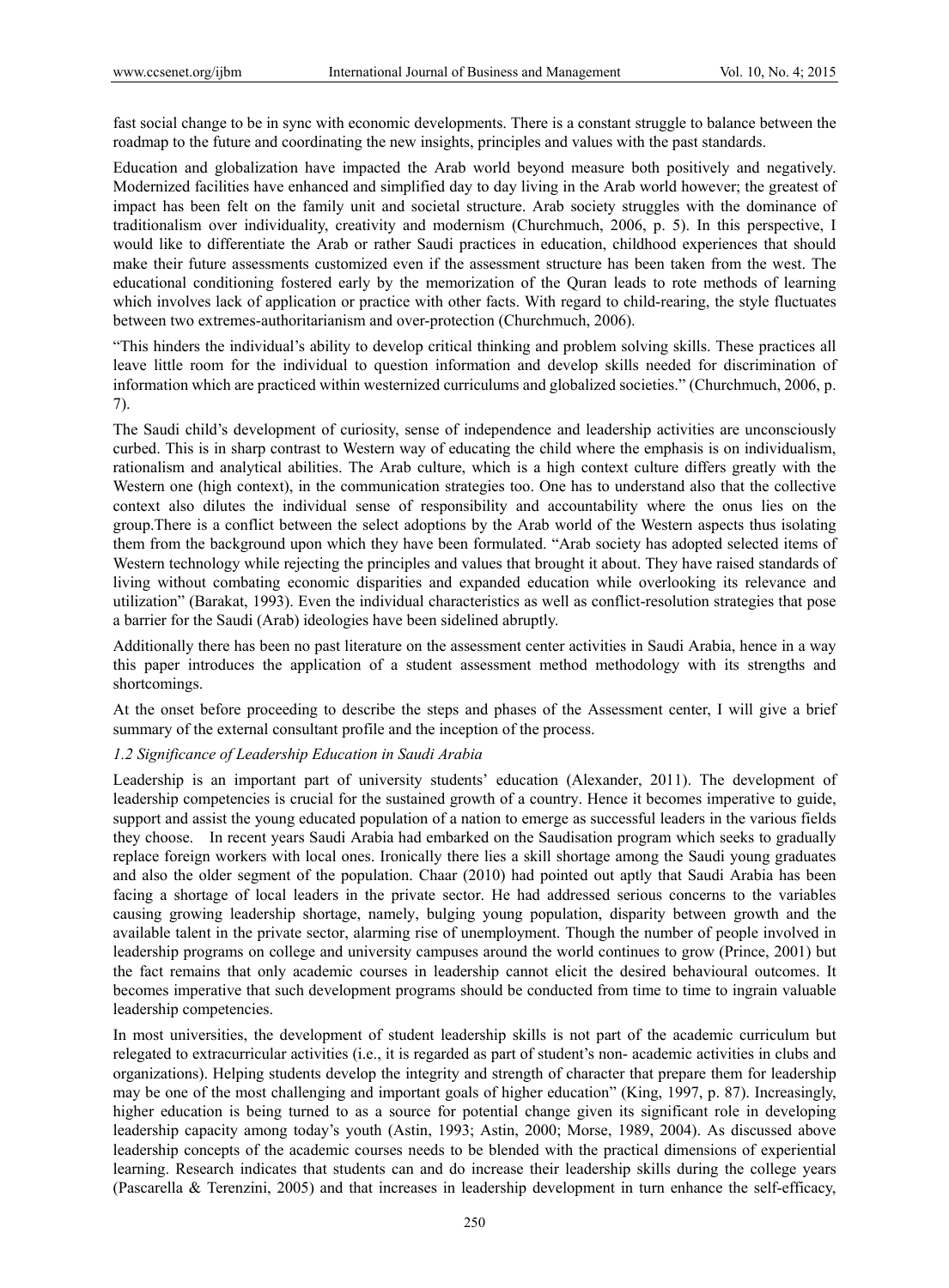civic engagement, character development, academic performance, and personal development of students (Benson & Saito, 2001; Fertman & Van Linden, 1999; Komives et al., 2005; Scales & Leffort, 1999; Sipe, Ma, & Gambone, 1998; Van & Fertman, 1998).

#### *1.3 Background of the External Consultancy and the Domestic Sponsor*

The Singapore Cooperation Enterprise (SCE) was established by the Ministry of Trade and Industry as well as the ministry of foreign affairs in 2006 (http://www.sce.gov.sg/about-us.aspx).

The special thrust of the enterprise had been to cater to the foreign clients through distinctive, individualized programs. The range of services to fulfil the foreign government's needs is either offered through study visits or training programs or a combination of both. The study visits consist of a couple of working days and include meetings, industrial visits and customized workshops.

The unique feature is that the agency has a number of competent experts who have the capability of examining the prevailing systems, do a gap analysis and suggest suitable models based on Singapore's internal experiences. The experts can also guide projects and support the government in partnership programs. A key area is project implementation which is usually done in phases in Singapore and the host country.

As SCE is an agency of the government so it has the right to sign a Memorandum of Understanding (MOU) and other agreements related to the foreign governments related to the foreign governments and their states. SCE in a way had been extensively collaborating with other countries to train and develop in a various public sectors. From the start, it had been working in over 30 countries and Middle - East region is significant strategic region.

Manarat Al-Oloom for Researches Ltd. was been the official sponsor of the Qiyadat program. They had engaged SCE to design and conduct the program. There was a lead consultant from SCE on this program. There were initial discussions, query handling after which an agreement between King Abdulaziz University (KAAU) and Manarat was forged. The principal consultant identified two other professionals who had the requisite expertise and experience in selection matters to design the Assessment center. After this process, there were internal assessors identified and trained for few days with mock assessment situations, presentations, analysis and feedback. These assessors were the senior faculty members of King Abdulaziz University. During the workshop, assessors were informed about how the competencies were identified and how the AC was designed as well as providing them with knowledge of the context in which the assessment was being conducted. The relevance and definition of each dimension was explained to the assessors. Assessor training is a crucial part of the AC technique (Joiner, 2000). In order to avoid errors, Caldwell, Thornton and Gruys (2003) suggested that assessors should receive training with regard to the process of observing and classifying dimensions and behaviours, as well as demonstrate skill in order to evaluate assesses' performance properly.

Assessment centers (ACs) are developed around different dimensions or competencies which are associated to a specific job or work context. Performance-related dimensions, such as decision-making, problem-solving, analytical thinking and adaptability, are examples of dimensions assessed and the various exercises included in the AC to measure these dimensions are referred to as methods (Greyling, Visser, & Fourie, 2003; Lievens, 1998). The AC is termed a multi-method, multitrait, multi-rater approach (various exercises are used and multiple dimensions are observed and measured by more than one assessor) and the assessors are normally trained in observing the dimensions exhibited and this method allows for the measurement of multiple competencies that are otherwise difficult to measure (Thornton & Rupp, 2006).

#### **2. Method**

The AC methodology under study had encompassed competency dimensions, the exercises and the training of assessors. In the process, behavioural anchors were assigned to each competency dimension and rated on a 5-point scale, namely, very weak, weak, acceptable, strong and very strong.

There was a Pre-Assessment Centre phase which consisted of the initial screening based on two important aspects, namely qualifications and leadership experience. This was done by a basic online English and ability test screening. It filtered out a huge crowd of unsuitable candidates. There were a total of 484 applications; shortlisting was based on English proficiency and other criteria like leadership experience and awards. On 12th November, 2013 the applications were closed. 253 students were then called for the Ability test but 221 showed up. By 10th December, 2013 online ability test screening was done. Between 9-13th February, 128 students were called for Assessment center but 115 showed up. 43 students turned up for the Structured Interview (SI) between 23rd to 26th Feb. Post SI there was a discussion with the sponsor Manarat (27th Feb) and finally 34 students were selected for the program.

Seven key competencies were identified and assessed in multiple exercises consisting of the group and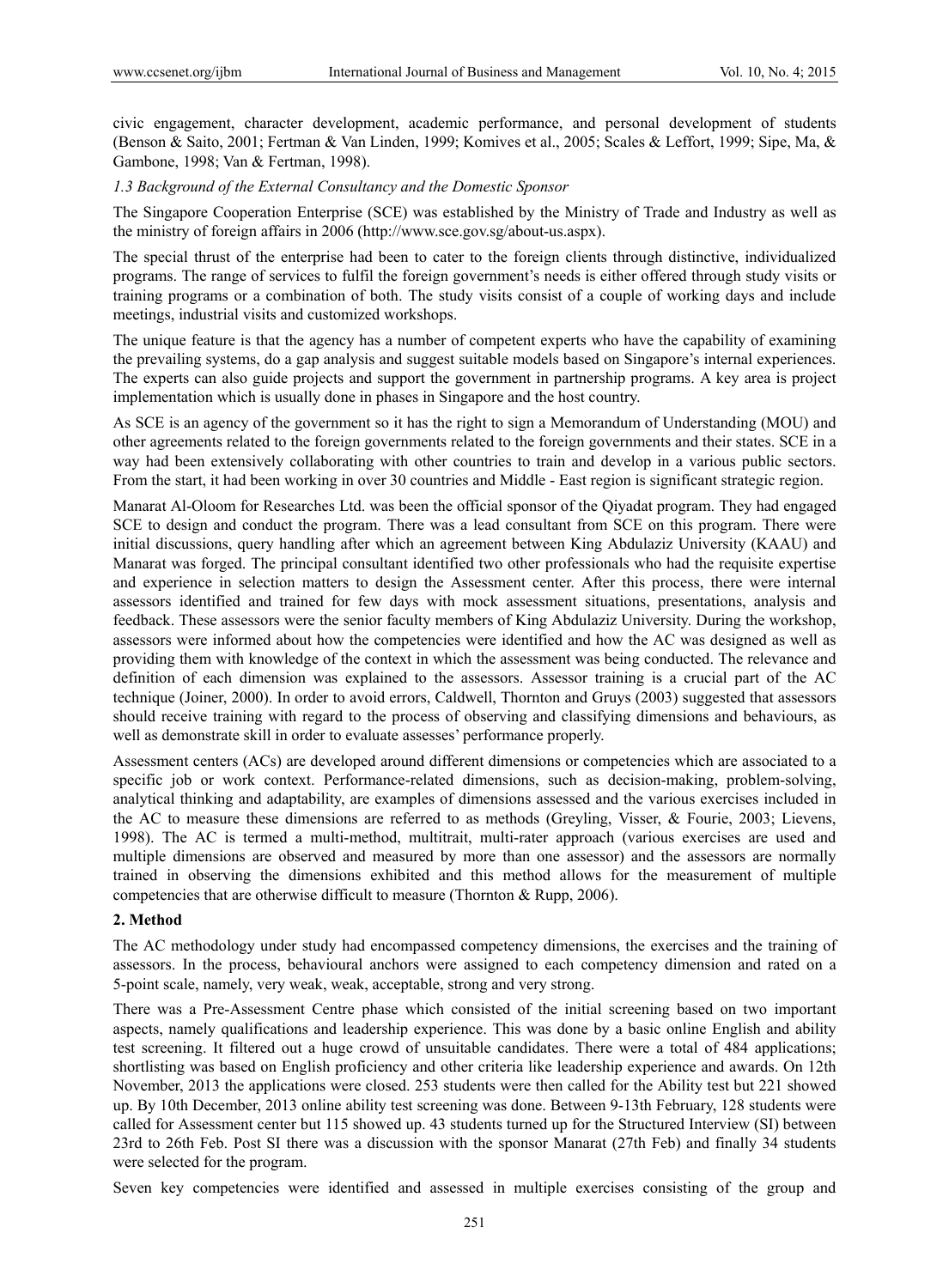individual presentations (8 candidates in a group) based on a detailed cross -functional case with department specific information.

According to Burnett and Dutsch (2006) competency is defined as the individual's work-related characteristics such as skills, knowledge, attitudes, beliefs, motives and traits. Similarly, Heinsman et al. (2007) defined competency as a cluster of skills, knowledge, abilities or personality characteristics. According to Mirabile (1997), competency refers to knowledge, skill, ability or characteristics that are closely related to high performance in a specific job. Spencer and Spencer (1993) identified competency as the individual's underlying internal characteristics that result in effective and superior performance. Spencer and Spencer (1993) suggest that competency is composed of motive, traits, self-concept and knowledge and skills. At the top of the iceberg are knowledge and skills, which are visible elements of competence. Both of these elements are surface competencies, which are relatively easy to develop (Jucevicience & Lepaite, 2005). The iceberg model consists of five types of competency characteristics, i.e. motive, traits, self-concept, knowledge and skills. These are defined in the various researches (Vathanophas & Thai-Ngam, 2007; Monk, 2001).

The main competencies which they wanted to identify among the Saudi graduate students were intellectual capacity, intellectual curiosity, motivation to lead, interest to contribute to society, basic interpersonal skills, character and integrity and English communication Skills.

Followed by the group presentation structured (SI) and detailed interviews were taken and finally the individuals (at this phase lesser in number) were accepted for the Leadership Development program.

|                                     | Application screening | Online Ability test | Assessment<br>Centre | Structured<br>Interview |
|-------------------------------------|-----------------------|---------------------|----------------------|-------------------------|
| Intellectual Capacity               |                       |                     |                      |                         |
| <b>Intellectual Curiosity</b>       |                       |                     |                      |                         |
| Motivation to Lead                  |                       |                     |                      |                         |
| Interest to Contribute to Society   |                       |                     |                      |                         |
| Basic Interpersonal skills          |                       |                     |                      |                         |
| Character and Integrity             |                       |                     |                      |                         |
| <b>English Communication skills</b> |                       |                     |                      |                         |

Table 1. Assessment criteria by stages

## *2.1 Pre-Assessment and SI*

Once the initial screening was over there was a workshop for the assessors who would be conducting the structured interviews for the shortlisted Saudi young students. The salient objectives of the workshop:

- To hone skills in conducting Structured Interviews (SI)
- To evaluate candidates using objective and systematic approach.
- To practice SI interview questions, probes and scoring.

The Assessors were the Senior Faculty members of KAAU along with the external assessment team of SCE .The Assessment consisted mainly of the SI process which was after the individual and group discussions.

The SI had the following phases: Introduction of Interview, Opening Background Questions, Introducing the Competency/ Topic, Probing for specific past examples.

A major finding in interview research a few years ago was that interviewer judgments based on structured interviews were more predictive of job performance than those from unstructured interviews (Macan, 2009). Schmidt and Zimmerman (2004) explored a measurement-error explanation. They hypothesized that structured interviews show higher validity for predicting job performance compared to unstructured interviews because structured interview ratings are more reliable.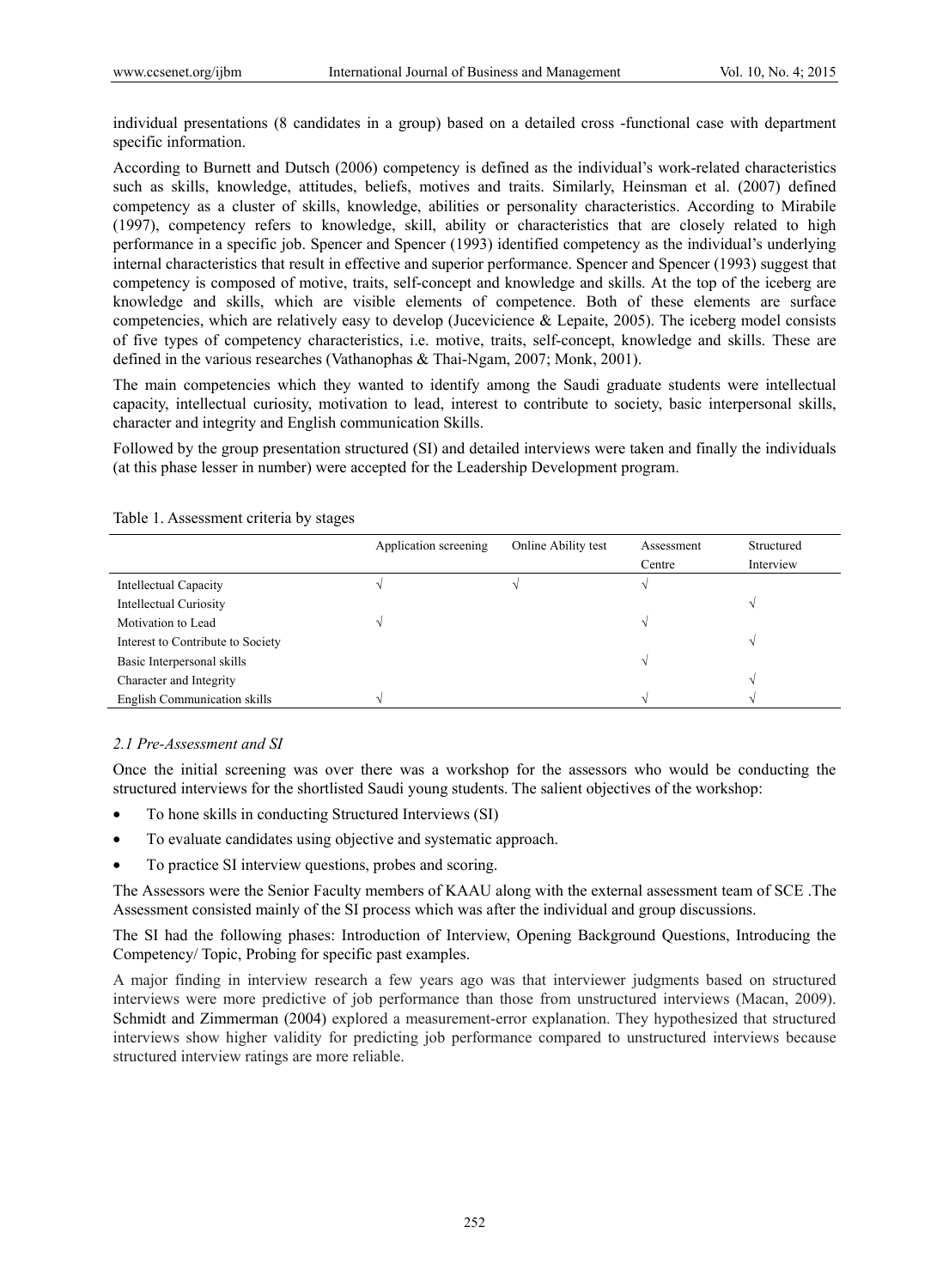

The introduction section had the welcoming note with use of ice-breakers. The selection process was explained in a positive and concise manner, however, the interviewee had to be explained that due to the structured nature of the interview, they had to provide specific examples from the past on three main areas;

-How they have learnt new things?

-How they have helped others?

-How they have worked with others that have different beliefs?

It was also made clear to them that the assessors would be taking notes and may interrupt the candidate to monitor the key areas to be assessed. The second phase consisted of "**Opening Background Questions**". The main purpose of these questions was to break the ice and to understand the interviewee's general experience and competencies. Some examples of the questions asked were:

- 1) What prompted you to apply to the leadership program?
- 2) What do you want to achieve?
- 3) Tell me what you enjoy most at the university
- 4) What were some current challenges?

The third section comprised of the **competency/Topic** where the actual pre-decided competencies were assessed.

**Intellectual curiosity:** It refers to the openness and curiosity to learn new things and challenge the status quo. The desired behavior which were to be observed were the student's inquisitiveness to learn new knowledge and skills, demonstrates a range of interests across different disciplines, shows interest to acquire in-depth understanding of issues, experiments with new ideas to try out fresh approaches.

The topic was introduced first through the questions cited below:

"How often do you learn new things that are outside the normal school curriculum?"

The probing questions followed:

-"When was that? How long did it take?"

-"How did you go about learning it? How did you deepen understanding? How did you find time?"

-"How has this learning helped you? To what extent did you apply what you have learnt?"

**Interest to contribute to society:** This refers to the capacity to think beyond self and undertake efforts for the benefit of others. The expected behavior in this area is related to empathetic gesture towards less fortunate,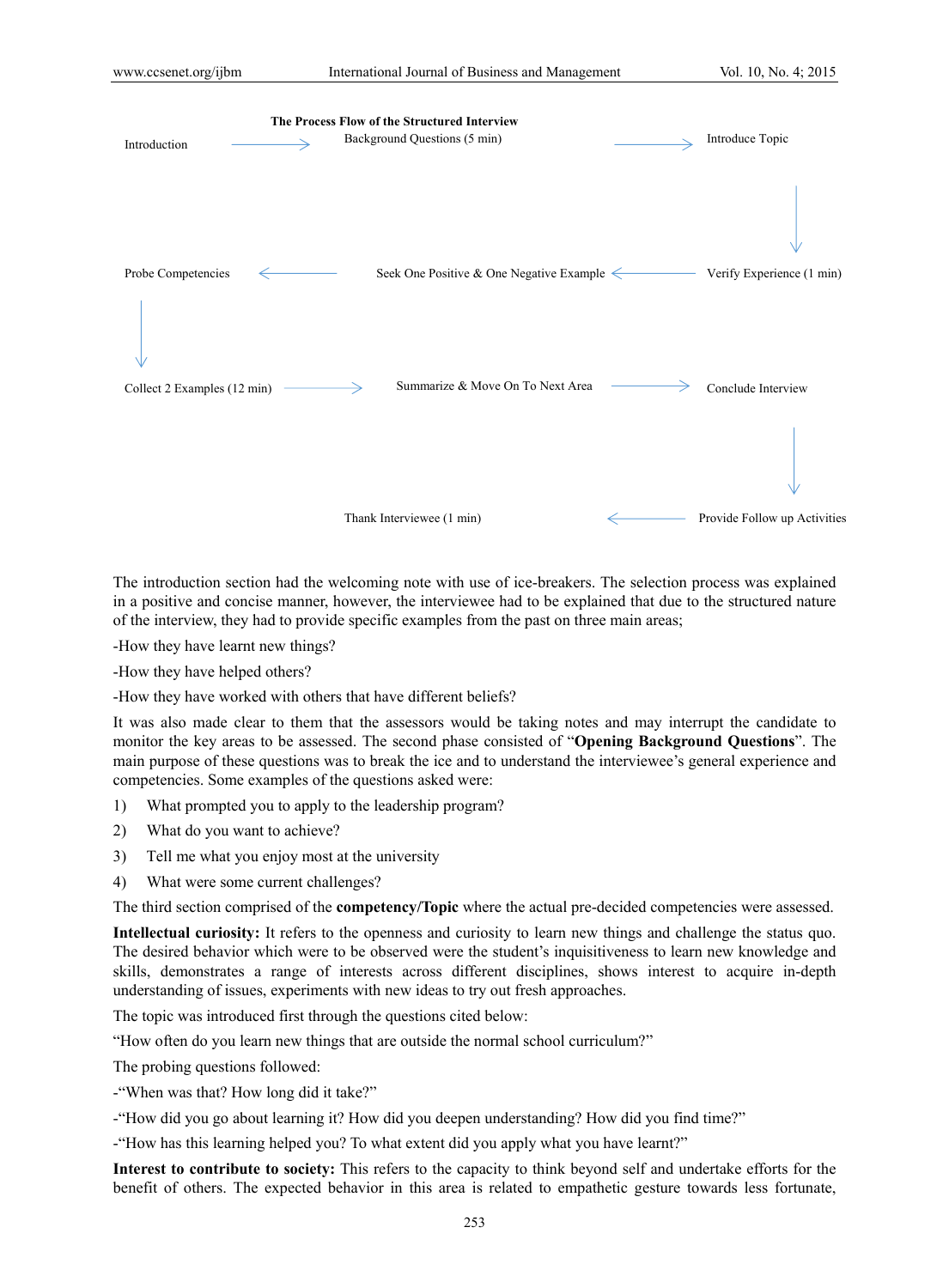offering concrete assistance to the underprivileged in the community, making appropriate personal sacrifices for the benefit of others in the society. Some of the opening questions were;

- "How much interest do you have in community work, why?"

- "How often do you engage in such activities to help those that are in need ?"

As the interview progressed there were in-depth questions like:

- Give an example of a time when you have helped a group or community in a significant way.

-What was your role? Who else were involved? When was that?

-How did you contribute? What did you do to help? How did you feel?

**Character and Integrity:** This dimension demonstrates high ethical standards and integrity and has the moral courage to stand for what is right. The desired behavior indicates strong personal beliefs and ethical values, identifies and points out undesirable or unethical behavior, does what is right despite opposition or social pressure, taking ownership of mistakes made and learns from mistakes.

The session started with the question:

-"Lastly, we would like to find out more about your personal values and beliefs".

There were more extensive questions:

-"Tell us a time when you encountered someone, who has acted dishonestly or unprofessionally in your view"

- "What did you do? What was your intention? What did you learn?

Finally, the last phase, namely, the interview closing was done. The assessors marked the positive and negative competencies of each candidate.

#### **3. Discussion & Limitation**

Apart from the Assessment Centre (AC) scores, the students were banded by their performance. From the results obtained it was found that intellectual abilities demonstrated a significant correlation. The other variables did not show significant relationship, which may have been due to a restriction of range since students who had secured a certain AC score were accepted. This move has been appreciable because it reduced the level of criterion-contamination which again has been corroborated by previous research (Klimoski & Brickner, 1987) which points attention to the evidence that supports the possibility that criterion-contamination has caused inflated performance scores of those who succeed during ACs and deflated performance in those who do not succeed during ACs.

According to Lievens (2002) ACs are advantageous in that participants receive detailed feedback concerning their strengths and weaknesses on the dimensions measured. However, there was a different stance taken in this assessment center program, the feedback which is an integral aspect was not given to the students unlike the job candidates/employees. Finally there was the intense meeting and discussion between the external and internal assessors to round-up scores, re-examine candidate's performance through joint discussions with an effort to complement each other's assessments. Heindl (1997) and Thornton & Rupp (2006) have corroborated this aspect in their respective studies where they had stressed on the integration of the assessment obtained from different Assessors and different methods, usually during the wash-up session.

The Assessment Centre had some shortcomings. Firstly, the assessment flow involved ratings in the different categories separately based upon some pre-defined competencies. In my view it is a serious limitation because it obstructs a broader and comprehensive evaluation by the assessors. Schema-driven training would have been more beneficial in this context rather than the traditional assessment. Past research indicates that especially schema-driven training might be beneficial in terms of increasing inter-rater reliability, dimension differentiation, differential accuracy, and even criterion-related validity (Goodstone & Lopez, 2001; Lievens, 2001a; Schleicher et al., 2002). Schema-driven training (frame-of-reference training) teaches raters to use a specific performance theory as a mental scheme to 'scan' the behavioral stream for relevant incidents and to place these incidents –as they are observed- in performance categories. Such a training seems to be a useful complement to the traditional data-driven training that teaches assessors to strictly distinguish various rating phases (observation, classification, and evaluation) and to proceed to another phase, only when the previous one is finished (Lievens & Thornton, 2005). Essentially, raters have their own higher-order factor that they use to define behaviors (Hawthorne, 2011). Additionally, there are certain personality dimensions that influence raters to be more "tender-hearted" which may cause them to introduce excessive leniency into their overall ratings of assesses (Bartels & Doverspike, 1997).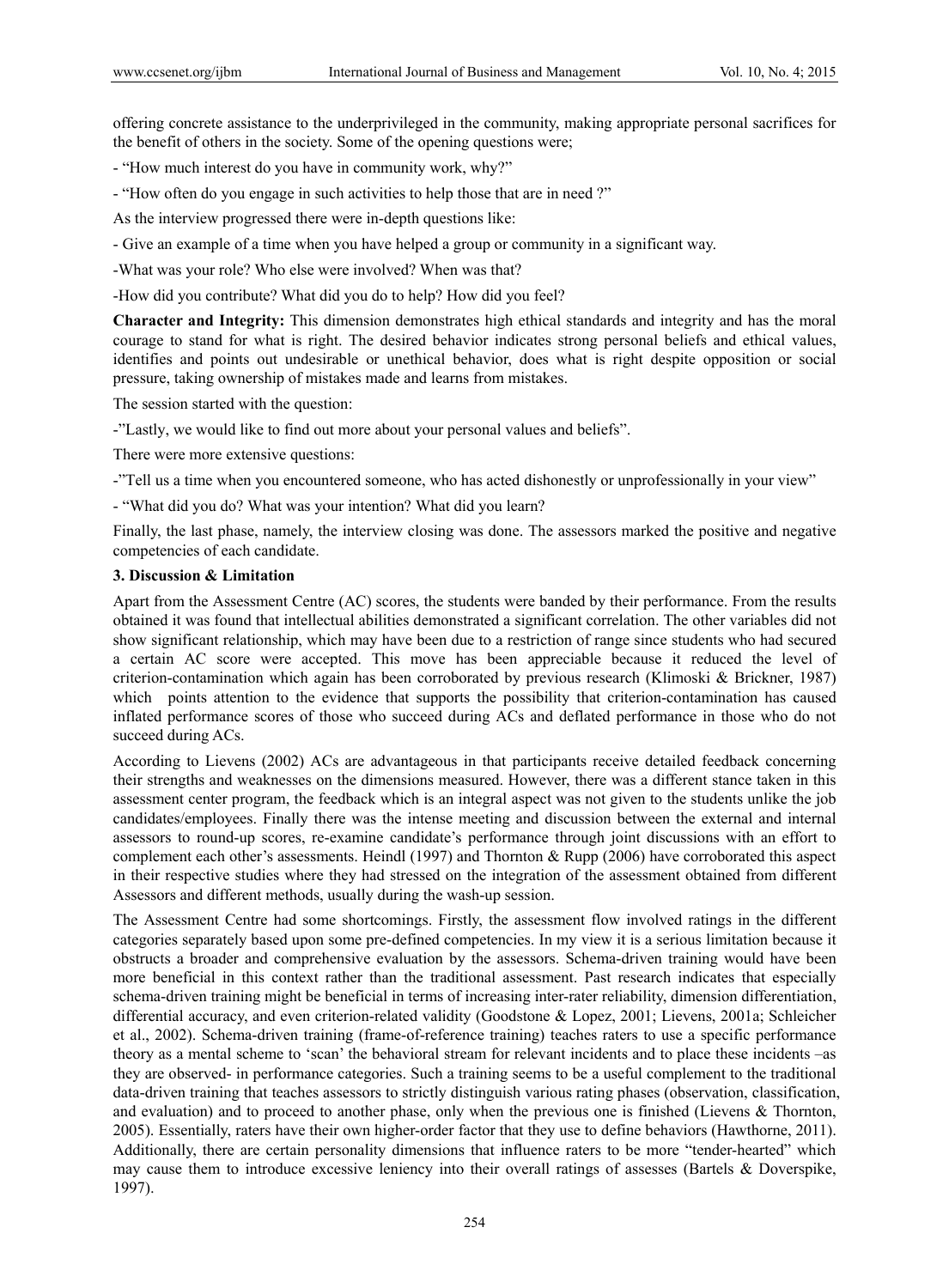Secondly, the proportion of senior faculty members used for the AC was more than the expert psychologists. More so, these faculty members were a diverse mix of Saudi and expatriate workforce with differences in socio-cultural perceptions and hence at times consensus reaching process was challenging. Mr Gavin Tan, one of the external assessors had rightly remarked: "typical of many assessors who were new, they sometimes had difficulties placing the observed behaviours in the right competency (criteria). Or they double penalized or credited the same behaviours in more than one criterion. Occasionally they may have missed out what the students failed to do. It was easy to see what students did, harder to notice what the students did not do and could have done."

Past research shows that the use of psychologists as assessors improved the construct validity (Gaugler et al., 1987; Jackson, Stillman, & Atkins, 2005; Lievens, 1998; Lievens & Klimoski, 2001). Additionally, the rating approach used may have influenced convergent and discriminant validity.

Thirdly, the assessors were given to rate all the dimensions and exercises related to them. This may have increased the cognitive loading that an assessor has to deal with while rating an exercise. There is evidence that it is important to have assessors only rate one exercise, and ideally only one dimension within an exercise, as it cuts down on common rater variance (Kolk, Born, & Van der Flier, 2002).

Some of these problems can be alleviated with how this stage of the process is addressed in training, and with the tools that are given to assessors (Thornton et al., 2006). Tools and training should direct assessors to focus on their task as behavior recorders and move them away from making inferences about behavior or letting their personal biases influence ratings.

Additionally, people have been shown to make better decisions and be better able to be self-critical when their accountability in the situation is made salient to them (Tetlock, 1983). It may be useful to consult literature on team design and processes for tips on how to best train teams of assessors to work together and address some of the above concerns with positive group dynamics (Jex & Britt, 2008).

Lastly, despite the rigorous training of the academic assessors prior to the AC program, there may have been some gaps and loopholes in the process due to the paucity of time. Research has found that assessors who received insufficient training to perform assessor duties were more likely to provide inaccurate ratings and ratings that were influenced by personal biases (Spychalski et al., 1997).

In future, the AC should design and implement ACs that is customized according to the Saudi psyche and culture. The unique cultural perspective and attributes of the Saudi Arabian context should be blended with the constructs of the evaluation instruments.

As mentioned before, the AC designers should not incorporate a large number of competency dimensions that seek to confuse the assessors. Future research can reflect the effectiveness of using a small number of dimensions (that are clearly defined and unrelated) for final selection phases. Having only a limited number of differentiated dimensions can make it convenient for the assessment process. The above recommendations will assist in reducing the cognitive demands that assessors experience during observation and classifying of behaviours demonstrated by the candidates (Nako, 2011). Thornton (1992) suggests the use of no more than seven dimensions for the assessment processes.

## **4. Future Implications**

Future research should clearly focus on the effectiveness of such assessment centers in selecting Saudi leaders through longitudinal studies on faculty perception, external consultant reviews and above all the successful placement of the young graduates in different fields post development programs. These assessments done in a sophisticated and professional manner can gradually minimize the complaints made by educational researchers and private sector employers about the mismatch between labour force needs and the nature of educational qualifications, such as Saudi youth's lack of 'soft skills' and work ethics in the near future.

There have been a host of leadership programs being conducted in recent times to identify potential talent; however a lot remains to be done in terms of proper assessment and evaluation of the key characteristics. Students spend a majority of their academic time in the colleges and institutions so the gradual, consistent leadership development and assessment can be fostered in the college/university through academic and non-academic exercises by the faculty members. There can be future research on the other students who were not selected, the competencies lacking and incorporating the areas lacking with further development by the college or university, followed by assessments after the development period. In this manner the effectiveness of the programs done can also be evaluated from time to time.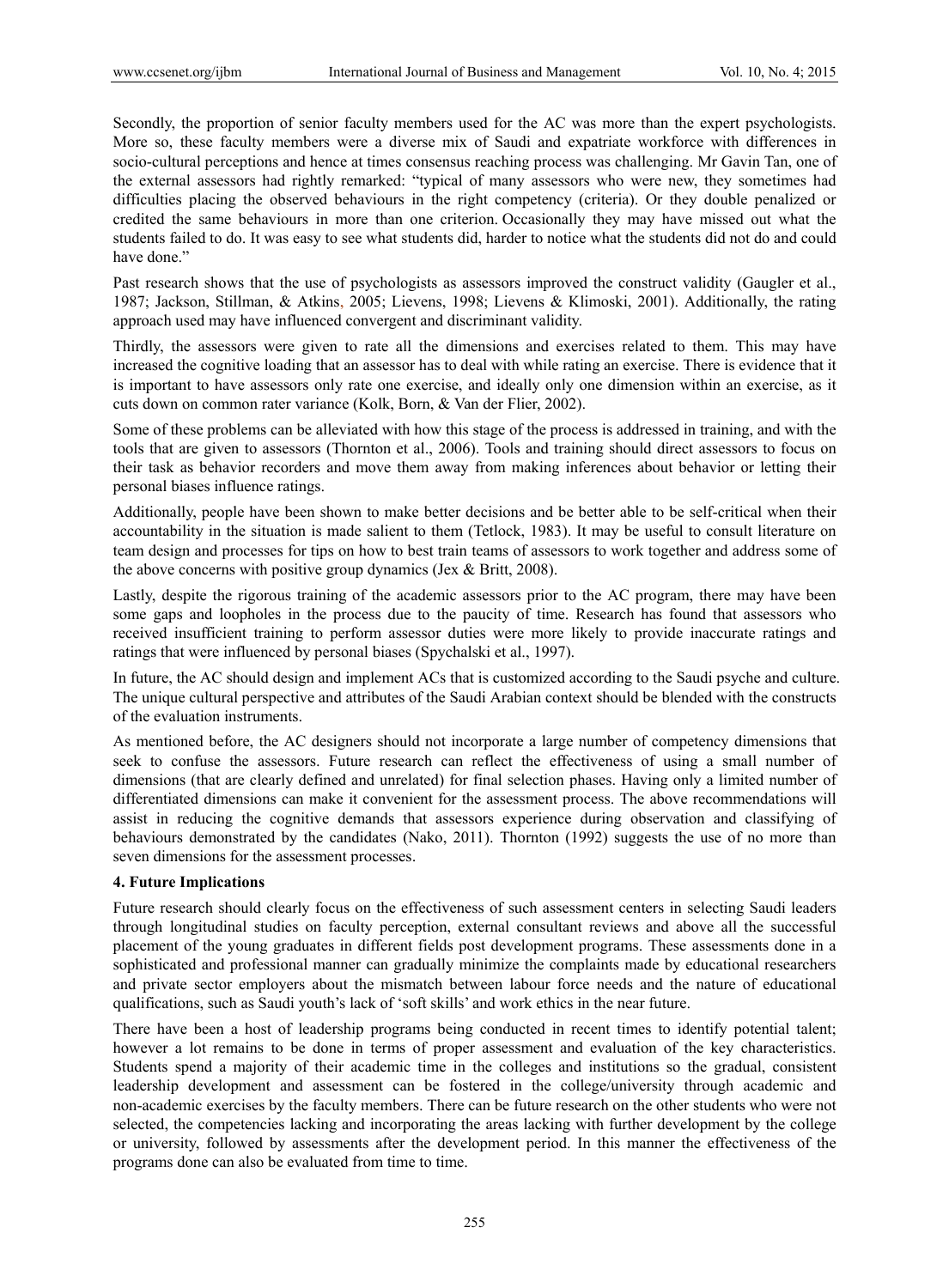#### **Acknowledgements**

I would like to profusely thank Mr Gavin Tan, Pauline Tan & G. K. Tan, representing SCE, for providing me with their valuable inputs and insights about this Assessment centre program.

#### **References**

- Al-Abdulwahed, A. M. (1981). *Human Resources Development and Manpower Planning in Saudi Arabia*. Dissertation, Claremont Graduate School.
- Alexander, N. H. (2011). Teaching Leadership to Female Students in Saudi Arabia. *Advancing Women in Leadership, 31*, 199-212. Retrieved from http://advancingwomen.com/awl/awl\_wordpress/
- Alzalabani, A. H. (2004). Industrial Relations and Labor Market in Saudi Arabia. *Conference of the International Industrial Relations Association (IIRA)*. Seoul, Korea.
- Astin, A. W. (1993). *What matters in college: Four critical years revisited.* San Francisco: Jossey-Bass.
- Astin, A. W., & Astin, H. S. (2000). *Leadership reconsidered: Engaging higher education in social change.*  Battle Creek, MI: W. K. Kellogg Foundation.
- Barakat, H. (1993). *The Arab World: Society, Culture, and State*. The University of California.
- Bartels, L. K., & Doverspike, D. (1997). Assessing the assessor: The relationship of assessor personality and leniency in assessment centre ratings. *Journal of Social Behavior and Personality*, *12*(5), 179-190.
- Benson, P., & Saito, R. (2001). The Scientific Foundations of Youth Development. In N. Jaffe & J. Marquis (Eds.), *Youth Development: Issues, Challenges, and Directions* (pp. 126-147). Philadelphia: Public/Private Ventures.
- Burnett, M., & Dutsch, J. V. (2006). Competency-based training and assessment centre: Strategies, technologies, process and issues. *Advances in Developing Human Resources, 8*(2), 141-143. http://dx.doi.org/10.1177/1523422305279687
- Caldwell, C., Thornton, G. C. III., & Gruys, M. L. (2003). Ten classic assessment center errors: Challenges to selection validity. *Public Personnel Management, 32*, 73-88.
- Chaar, I. (2010). *How to address Saudi Arabia's leadership shortage*. Retrieved from http://www.kenexa.com
- Chuchmuch, S. D. (2006). *Impacts of Education and Modernization on Arab Muslim Society*. Michigan State University. Retrieved from shelleychuchmuch.com/.../ImpactsofEducationandModernizationonArab
- Fakeeh, M. S. (2009). *Saudization as a Solution for Unemployment: The Case of Jeddah Western Region*. University of Glasgow Business School. Retrieved from http://theses.gla.ac.uk/1454/1/Fakeeh\_DBA.pdf
- Fertman, C. I., & Van Linden, J. A. (1999). Character education for developing youth leadership. *Education Digest, 65*(4), 11-16.
- Gaugler, B. B., Rosenthal, D. B., Thornton, G. C., & Bentson, C. (1987). Meta-analysis of assessment centre validity. *Journal of Applied Psychology, 72*(3), 493-551.
- Goodstone, M. S., & Lopez, F. E. (2001). The frame of reference approach as a solution to an assessment center dilemma. *Consulting Psychology Journal: Practice and Research, 53*(2), 96-107. http://dx.doi.org/10.1037/1061-4087.53.2.96
- Greyling, L., Visser, D., & Fourie, L. (2003). Construct validity of competency dimensions in a team leader assessment centre. *SA Journal of Industrial Psychology*, *29*(2), 10-19.
- Hawthorne, D. (2011). *Assessment Centers: Best Practices for Best Results*. Cogniphany.
- Heindl, W. A. (1997). *Assessment centres: A comparison of trait ratings and task ratings for predicting managerial performance*. Unpublished Masters dissertation. Pretoria: UNISA.
- Heinsman, H., De Hoogh, A. H. B., Koopman, P. L., & Van Muijen, J. J. (2007). Competencies through the eyes of psychologists: A closer look at assessing competencies. *International Journal of Selection and Assessment, 15*(4), 412-427. http://dx.doi.org/10.1111/j.1468-2389.2007.00400.x
- Jackson, D. J. R., Stillman, J. A., & Atkins, S. G. (2005). Rating tasks versus dimensions in assessment centres: A psychometric comparison. *Human Performance, 18*(3), 213-241. http://dx.doi.org/10.1207/s15327043hup1803\_2
- Jex, S., & Britt, T. (2008). *Organizational Psychology: A Scientist-Practitioner Approach* (2nd ed.). Hoboken,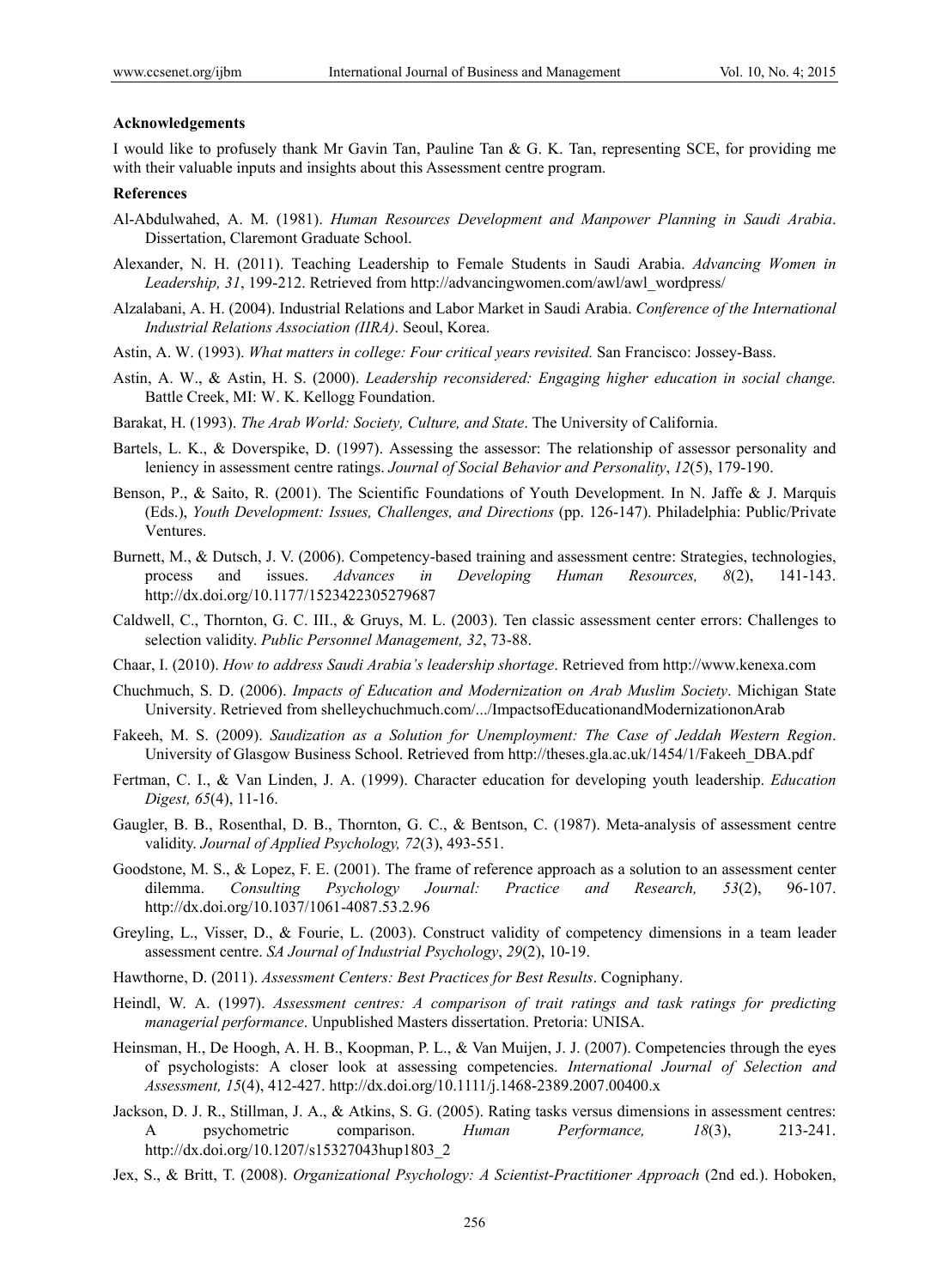NJ: John Wiley and Sons, Inc.

- Joiner, D. A. (2000). Guidelines and ethical considerations for assessment center operations: International task force on assessment center guidelines. *Public Personnel Management, 29*(3), 315.
- Juceviciene, P., & Lepaite, D. (2005). *Competence as derived from activity: the problem of their level correspondence.* Retrieved 29 December, 2014 from http://info.smf.ktu.lt/Edukin/evaco/competence.html
- King, P. M. (1997). Character and civic education: What does it take? *Educational Record, 78*(3,4), 87-90.
- Klimoski, R., & Brickner, M. (1987). Why do assessment centers work? The puzzle of assessment center validity. *Personnel Psychology, 40*(2), 243-260. http://dx.doi.org/10.1111/j.1744-6570.1987.tb00603.x
- Kolk, N. J., Born, M. P., & Van der Flier, H. (2002). Impact of common rater variance on construct validity of assessment center dimension judgments. *Human-Performance, 15*, 325-338.
- Komives, S. R., Owen, J. E., Longerbeam, S. D., Mainella, F. C., & Osteen, L. (2005). Developing a leadership identity: A grounded theory. *Journal of College Student Development*, 46, 593-611.
- Lievens, F. (1998). Factors which improve the construct validity of assessment centres: A review. *International Journal of Selection and assessment, 6*(3), 141-142. http://dx.doi.org/10.1111/1468-2389.00085
- Lievens, F. (2001a). Assessor training strategies and their effects on accuracy, inter-rater reliability, and discriminant validity. *Journal of Applied Psychology, 86*, 255-264.
- Lievens, F., & Klimoski, R. J. (2001). Understanding the assessment centre process: Where are we now? *International Review of Industrial and Organisational Psychology, 16*, 246-286.
- Lievens, F. (2002). Trying to understand the different pieces of the construct validity puzzle of assessment centers: An examination of assessor and assesse effects. *Journal of Applied Psychology, 87*(4), 675-686. http://dx.doi.org/10.1037/0021-9010.87.4.675
- Lievens, F., & Thornton, G. C., III (2005). Assessment centers: Recent developments in practice and research. In A. Evers, N. Anderson, & O. Voskuijl (Eds.), *Handbook of Personnel Selection* (pp. 243-264). Malden, MA: Blackwell.
- Macan, T. (2009). The employment interview: A review of current studies and directions for future research. *Human Resource Management Review*, *19*, 203-218.
- Mirabile, R. J. (1997). Everything you wanted to know about competency modeling. *Training and Development*, *51*, 73-77.
- Monk, A. (2001). *The development of a competency model for auditors working in a professional services environment.* Unpublished Masters Dissertation, Pretoria: Unisa.
- Morse, S. W. (1989). *Renewing civic capacity: Preparing college students for service and citizenship.*  ASHE-ERIC Higher Education Report No. 8. Washington, DC: George Washington University.
- Morse, S. W. (2004). *Smart communities: How citizens and local leaders can use strategic thinking to build a brighter future.* San Francisco: Jossey-Bass.
- Nako, Z. C. (2011). *Construct validity of a managerial assessment centre*. University of South Africa.
- Pascarella, E. T., & Terenzini, P. T. (2005). *How college affects students: A third decade of research.* San Francisco: Jossey-Bass.
- Prince, H. (2001). Teaching leadership: A journey into the unknown. *Concepts and Connections: A Newsletter for Leadership Educators, 9*(3), 1-5. Retrieved November, 4, 2014 from http://www.utexas.edu/lbj/research/leadership/publications/teaching.html
- Scales, P., & Leffert, N. (1999). *Developmental assets: A synthesis of the scientific research on adolescent development.* Minneapolis: Search Institute.
- Schleicher, D. J., Day, D. V., Mayes, B. T., & Riggio, R. E. (2002). A new frame for frame-of-reference training: Enhancing the construct validity of assessment centres. *Journal of Applied Psychology, 87*(4), 735-746. http://dx.doi.org/10.1037/0021-9010.87.4.735
- Schmidt, F. L., & Zimmerman, R. D. (2004). A counterintuitive hypothesis about employment interview validity and some supporting evidence. *Journal of Applied Psychology, 89*, 553-561. Retrieved from http://dx.doi.org/10.1037/0021-9010.89.3.553.